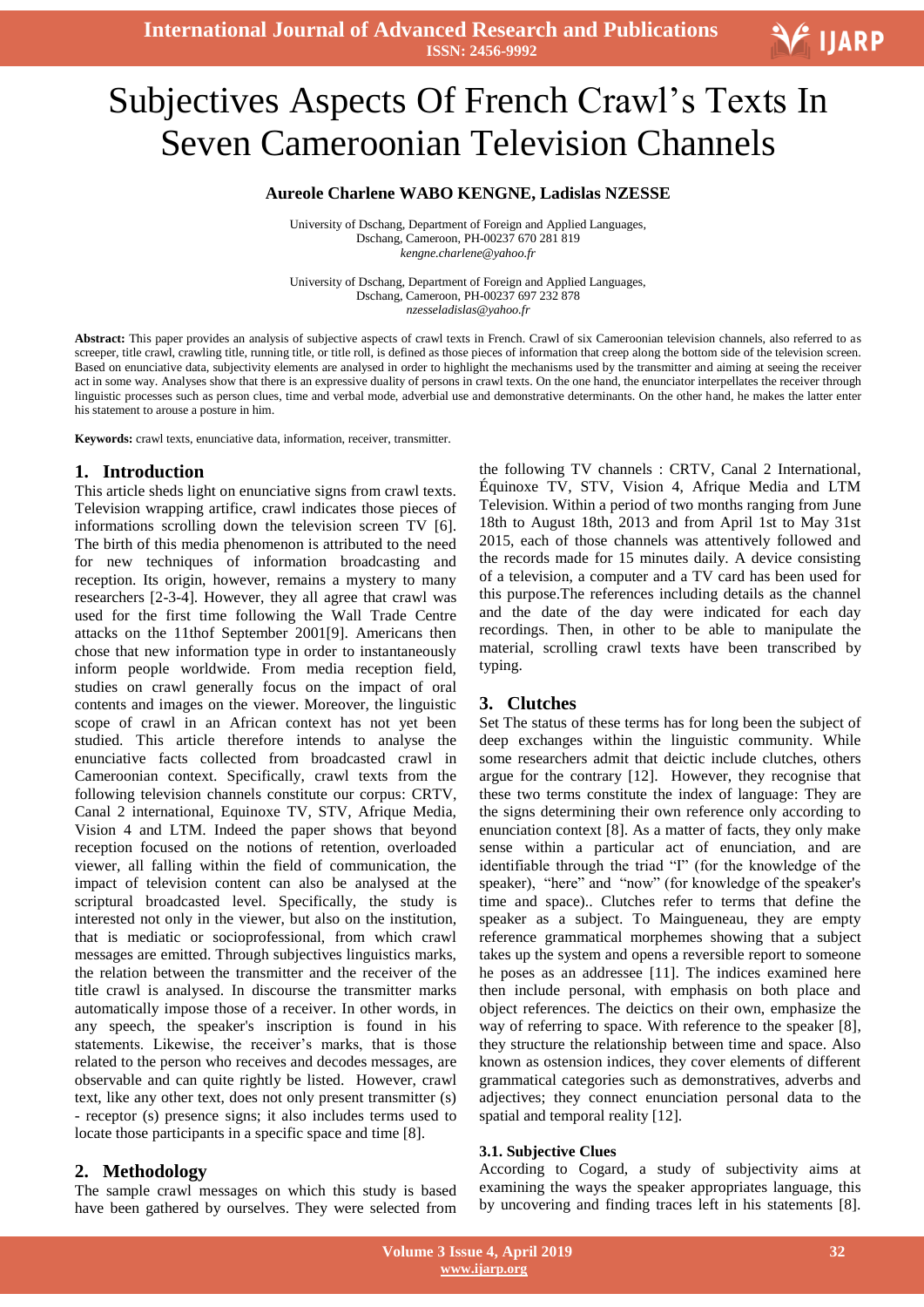As mentioned earlier, the speaker's linguistic status in crawl messages is determined by the use of personal pronouns and adjectives.

## **3.1.1. Personal pronouns**

- Above all expectancies, it is not the use of the most subjective pronoun, that is "je" (I) that is observable here. In fact, the utterer mostly prints his marks in the statement through the use of "tu" (you) and "vous" (you). To a lesser extent, "je" (I) and "nous" (we) are also used. With respect to the subjects involved in the interaction, namely the transmitter and the receiver, Maingueneau [6] insists that, the just mentioned pairs of pronouns can play the same role or stand for one another, since their understanding takes into consideration the context and implies the presence of individuals in touch. Let's consider the following:
- **-** Bientôt FOTRAC 2016 (Foire frontalière annuelle de la CEMAC) 7ième édition du 25-06 au 05-07 à Kyé-OSSI, Administrations, Institutions, Associations, GICS, PME PMI, Artisans, Entreprises multi secteurs du monde, le réseau de Femmes Actives d"afrique Centrale **vous** invite à venir exposer, vendre, échanger, nouer des partenariats et **vous** divertir à la frontière Cameroun Gabon Guinée Equatoriale sous le haut patronnage du Ministère du Commerce du Cameroun et le soutien de la commission CEMAC. Contact : 000237 696 50 56 56 ; 00237 677 55 56 42 ; 00237 55 35 42 51 Email : refac 2016@yahoo.fr Site web : wwwfotracevent.com (Vision 4, 8/04/2015),
- **-** LADIES AND GENTS 7EME EDITION, CASTING LE DIMANCHE 20 MAI 2016 AU RESTAURANT – CABARET LA CHAUMIERE SIS A BONAPRISO RUE NJOH-NJOH. INSCRIPTION A LA MAISON DE LA TELEVISION LTM (SIS IMMEUBLE HOGMENI BALI 4EME ETAGE ; SI **VOUS** ETES HORS DE LA VILLE, ENVOYEZ PAR EMAIL 01 CARTE PHOTO ₊LA PHOTOCOPIE CNI LTM NUMERO 1 DE LA TELEREALITE EN AFRIQUE (LTM, 12/05/2015),
- **- Vous** avez le niveau au BAC ou universitaire **vous** voulez étudier au Canada, USA, UK, Chypre, Tunisie, Roumanie…….Global Service et ses partenaires organisent des journées d"orientations gratuites. D"inscription avec assistance dans ses bureaux. (Douala-Yaoundé-Bafoussam). Tél : 96 99 1 6 16 / 70 00 43 06 / 97 70 32 02 / wwwgsetudescm.com (Canal 2, 16/07/2013).

The inclusion of this personal pronoun "vous" (you) in the speech does not only imply the presence of a transmitter. It also shows that he is addressing somebody engaged in the communicative process. The contact between the two parties is then effective, as the viewer –reader reads the crawl and feel concerned with its content. Therefore, these marks do not have substitutes, but represent well: either the media concerned or the companies seeking advertisement. Let's quote, in the same vein, the annual borderer market FOTRAC, the casting for Ladies and gents emission, and the Global service enterprise). Contrarily, the absence of person is represented by "il" (he) and "on" (it). They are also pronouns, with the particularity of being strict for the first and indefinite for the second. Both of the third person, those personal pronouns have subjects and designate one or more people, that is viewers for instance, undetermined in sentences. However, the delocutive "on" is invariable.

Examples include:

**- On** craint la vieillesse que l"**on** n"est pas sûr de pouvoir atteindre (…) (CRTV, 5/07/2013),

Ξ

**V**IJARP

- **-** \*\*\*\* VENEZ PROFITER DES PRIX PROMOTIONNELS A L"HOTEL MONT FEBE, (…) HOTEL MONT FEBE, **ON** Y REVIENT (STV, 15/08/2013),
- **-** \*\*\*\* SAMEDI 17 AOUT ! AVEC GOAL 15 TROUVEZ LES BONS RESULTATS DES MATCHS ET GAGNEZ LE MAGOT DE 1 MILLION DE F CFA ! AU PMUC, **ON** PARIE SUR LE FOOT! (STV, 17/08/2013).

"Il/ elle" or "Ils" (They) on their own are said to be strict due to their anaphorical resonance, that is it can substitute a noun or a noun phrase preceding it. Observe these statements:

- (a) Des islamistes présumés ont attaqué un internat à Potiskum dans le Nord-Est du Nigéria – **Ils** ont incendié las bâtiments et tiré sur les élèves qui fuyaient (CRTV, 8/07/2013),
- (b) Délibération Probatoire de l"Enseignement Général session 2013 le 19 juillet – En prélude, le Directeur de l"Office du Baccalauréat invite tous les présidents de jury à une importante réunion qu"**il** préside le 17/07 à Yaoundé-Mvan. (CRTV, 8/07/2013),
- (c) \*\*\* POUR DES RAISONS INDEPEDANTES DE NOTRE VOLONTE, L"EMISSION ENTRETIEN PREVUE CE SOIR A 22 HEURES AVEC CHANTAL ROGER TUILE EST ANNULEE. **ELLE** SERA REMPLACEE PAR UNE REDIFFUSION DE L"ENTRETIEN AVEC CHARLES ATEBA EYENE (STV, 8/08/2013),
- (d) Bonabéri : **il** tue son ami pour une femme Yaoundé : **elle** abandonne son amant mourant (STV, 7/08/2013).

Contrary to personal pronouns having the extralinguistic context as situation, "il" is intralinguistic and insists on any referral, be it human or not, animated or not concrete or not [6]. The reading of these pronouns therefore reveals the essential place of the receiver in the enunciative process. Present in the statement, he is present in the transmitters mind, that is "je" (I) and "nous" (us), who calls for him by keeping him close with "tu" (you) or far with "vous", (you)"Il"/"on" (he/it). With the third person personal pronouns, we read the transmitter's implication, who shares with the crawl reader numerous things among which society, the human condition, just to name a few.

## **3.1.2. Possessive Adjectives**

Instead of the possessive pronouns traditionally highlighted at this level, the rolling text rather shows an adjectival use of possessive, this, in an attempt to restrict the distance between transmitters and receivers. An adjective is indeed called possessive when it indicates belonging. In relation to the personal pronoun, it is variable in kind, number and person. The adjective thus indicates a link with its subject, and it is from this that the variability of the possessive is known. In the text studied, it is observed that second and third persons possessives: "votre", "vos" (your); "son", "sa", (his/her), "ses" (their), are all predominant compared with those of the first "notre" (ours). This confirms the consideration, better still, the receiver entrenchment in the enunciative process, in order to obtain something from him. Consider the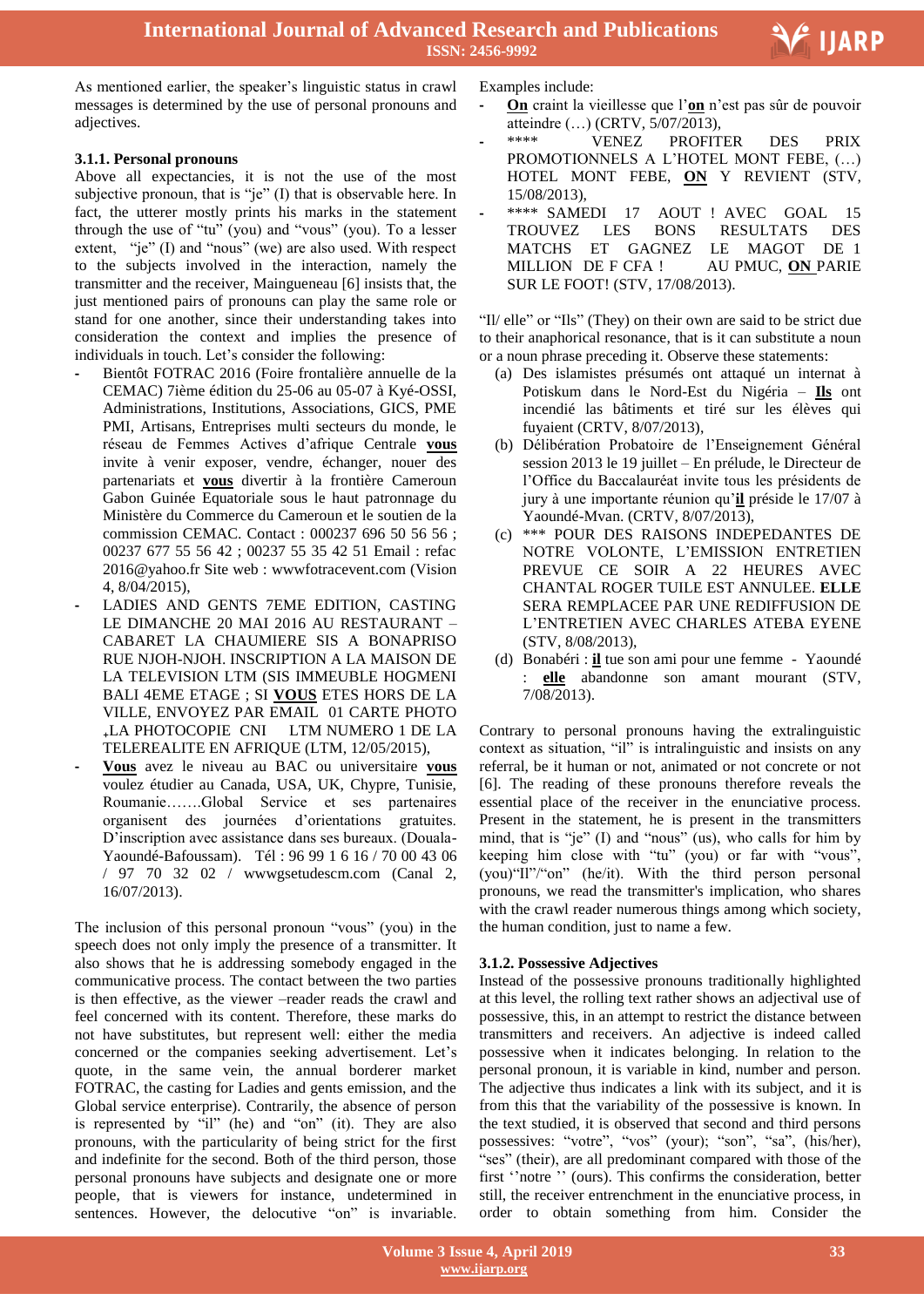

statements:

- (a) TOUT TRAVAIL MERITE **SA** BIERE. BONNE FETE A TOUS LES TRAVAILLEURS, CASTEL BEER, LE GOUT DE LA REUSSITE (LTM, 29/04/2015),
- (b) RCA : APRES 3 ANS DE CRISE, LES DEPUTES FONT **LEUR** ENTREE PARLEMENTAIRE (Afrique Média, 3/05/2015),
- (c) BRESIL : Dilma Rousseff fixe sur **son** sort ce mercredi (Vision 4, 11/05/2015),
- (d) Attention !!!! Rendez-vous au 5ème étage de l"Hôtel TOUNGOU (carrefour Etoa Meki) sur **sa** terrasse panoramique pour une immersion au cœur des 10 régions du Cameroun à travers l"ouverture de **son** buffet tous les midis et tous les week-ends, petits déjeuner dès 8h. Contacts : 22 20 10 25 / 22 20 42 10 /22 20 42 11 (Canal 2, 3/08/2013),
- (e) CANAL+ Pour faciliter **vos** démarches, les points de vente Canal+/Canalsat seront ouverts le samedi de 8h30 à 18h00 et le dimanche de 8h30 à 15h30 (Équinoxe, 28/07/2013).

The linguistic element marking belonging in these examples shows it in reference to persons (b, c, d) or to widgets: In 1, it refers to the term work, while in 4 the same adjective is used as an indicative sign. The third person significant numerical superiority could imply and depict transmitter's deference, or even reverence, towards the crawl reader. Participating to this viewer's attraction project, the verbal time choice remains beneficial.

## **4. Temporal clutches**

Testifying the relation of the utterance to its enunciation conditions, the enunciator's subjectivity is evaluated in crawl texts through the temporal deictics or clutches. They indicate, as Maingueneau says, the exact moment at whichthe enunciator speaks, the moment of enunciation that defines the linguistic present verbal time [11]. In this way, several processes are put in place by the issuer to make the receiver adhere to the ideology conveyed. These processes, Safarti calls them enunciation modalities, presented as corresponding to the means by which the speaker implies or determines the attitude of the allocutary from his own enunciation [12]. In this vein, Safarti gives pride to verbs forms, as well as to certain adverbs [10].

#### **4.1. Verbal time**

Verbal time is of paramount importance because it situates the action expressed by the verb in the past, present and future. Known for its variability, its shapes determine the enunciation time [11]. However, the obsolescence predisposition of journalistic and advertising information, recommends its soonest processing once known. The information at that time is called exclusivity, scoop or breaking news. The Vocabulaire de l"Audiovisuel et de la Communication defines exclusivity, as the important or sensational information given in primer [1]. Collected by a journalist, this new information presents particularisms. The following breaking news messages are extractedfrom crawl:

- (a) ABDOU NAMBA **nommé** DG de la SODECOTON actuellement directeur du développement agricole au MINADER originaire de BOURHA dans l"extrême nord (Canal 2, 25/06/2013),
- (b) Suspension provisoire de la Fédération

 Camerounaise de football par la Fifa jusqu"au 31 mars 2014 (Équinoxe, 4/07/2013),

- (c) Elections Municipales : 724 listes **ont été validées** par la cour suprême, 63 listes **rejetées** sur les 787 listes **déposées** par 35 partis politiques. Elections législatives : 202 listes **ont été validées** et 48 **rejetées** sur les 205 listes déposées par 30 partis politiques (Équinoxe,  $1<sup>er</sup>/08/2013$ ),
- (d) L"ARTISTE CONGOLAIS PAPA WEMBA **EST MORT** (LTM, 23/04/2015),
- (e) UNE LISTE DE PERSONNALITES DU CAMEROUN CONCERNEES PAR LES PANAMAPAPERS **SERA PUBLIEE** DANS LES PROCHAINES HEURES (Vision 4, 11/05/2015).

In a general way, we observe that there is a temporality situating later on the action expressed in the information. In (a), the General Director is already appointed as the information goes to press. Similar cases in (d), (c) and (b), despite the absence of the verb expressing the action. In (e), however, the statement is rather prior to the action expressed by the verb: as the journalist talks, the action is not yet done. With breaking news therefore, the verb time depends on the completeness or not of data in relation to the information to be broadcast. This explains the multiplicity of time and verbal modes at this level: past participle (a) and (c); perfect tense: (c) and (d); future: (e). Be it breaking news or news crawl in the space reserved on the screen, originality remains an imperative. In order to make information to keep to some extent its new character, journalists and companies use the "present de l"indicatif" (present simple); the imperative and participial with regards to moods.

#### **4.1.1. The Present Simple**

From the outset, it should be noted that this time is the predominant one in the crawl text. It is the best and most used to indicate the enunciation actual truthfulness. The present simple, point of reference in crawl information has two linked values: the aspect and the –time, that is aspect otemporal distributed as follows:

#### **4.1.1.1. The punctual**

The present here indicates the action is in progress as the speaker speaks. It expresses the unfinished, hence the tense name. Examples include:

- (a) SOPIC : Distributeur de matériels électroniques d"origine certifiée ISO **vend** des produits d"origine européenne (Canal 2, 7/08/2013),
- (b) Le ministre des affaires sociales **informe** le public (…) (Canal 2, 7/08/2013),
- (c) La Cameroon Airlines Corporation (Camair-co) **souhaite** une bonne et heureuse fête de l"Aïd el fitr (…) (STV, 8/08/2013),
- (d) Frais d"Apee : des parents **s'insurgent** contre leur augmentation (Équinoxe, 14/08/2013),
- (e) ZIMBABWE : L"OPPOSITION **MANIFESTE** DANS LA RUE (Vision 4, 31/05/2015).

It can be seen that during the enunciation process the action is taking place. Therefore, it is still to be completed.

#### **4.1.1.2. The Omnitemporal**

This is known as general truth: held for real as we speak, actions transcend time. Delocution is detected, because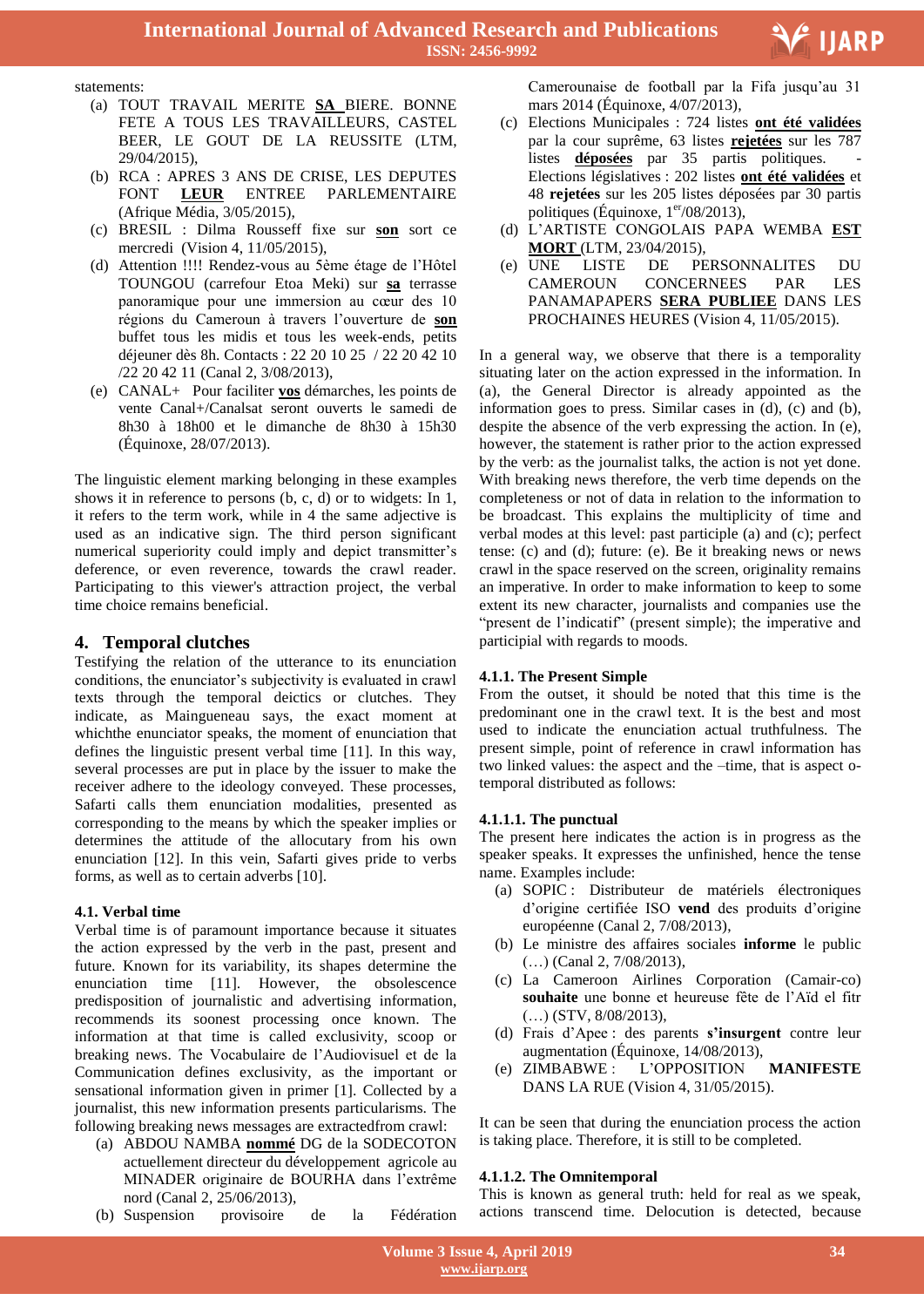

transmitters and receivers seem absents from the statement [7].As an illustration, I quote the following maxims (precepts of the wisdom of nations and peoples):

- (a) " La confiance **est** une gomme à effacer, elle **rétrécit**  de plus en plus après chaque erreur" (CRTV, 10/07/2013),
- (b) " Il n"y **a** pas de raccourcis à la guérison, seul le temps **peut** panser tes blessures" (CRTV, 12/07/2013),
- (c) " Chercher le dessein de Dieu **est** la source de toute science et de tout art de vivre" (CRTV, 19/07/2013),
- (d) " Parfois, **vaut** mieux la paix que la guerre " (CRTV, 26/06/2013).

It is observed that the action performed by the verb here is as true for the moment of enunciation now as it is for the future.

## **4.1.1.3. The Egressive or Recent past**

It presents an action whose course is prior to the enunciation moment. In fact, with the information, it is generally this aspect of egressive, since at its diffusion time, the action in reality is already unrolled and completed. Let's consider the following statements:

- (a) Tchada Jean Pierre et enfants **annoncent** le décès (…) (Canal 2, 4/07/2013),
- (b) L"honorable Serge Siméon Noumba **démissionne** du SDF (Équinoxe, 6/07/2013),
- (c) Baccalauréat 2013 : la région du Nord-Ouest **arrache** la palme d'or avec 63.7% (Équinoxe, 14/07/2013),
- (d) Un homme **tente** de violer une folle (Équinoxe, 17/08/2013).

The verb reveals a process located in a very recent past, but restored in a current way through the present.

## **4.1.1.4. Imminence or Near Future**

Finally, this future refers to an action whose realisation is posterior or subsequent to the enunciation. The enunciator uses the present to speak of the future. The following information was released on the  $18<sup>th</sup>$  of June, 2013:

*Dans le cadre du sommet des chefs d'Etat et de gouvernement sur la sureté et la sécurité maritime dans le golfe de Guinée qui se tient du 24 au 25/06 à Yaoundé (…) (CRTV, 18/06/2013).* 

*The verb "tient" indicates in fact a near future, because the realisation of the action is subsequent to the enunciation moment. In the same vein, the advertising information that follows is expressive of a futuristic realisation of the process:*

*Samedi 17 Août ! Avec Goal 15 trouvez les bons résultats des matchs et gagnez le magot de 1 million de FCFA ! Au PMUC, on parie sur le foot ! (STV, 17/08/2013).*

As we can see, the conception of good results is prior to the gain that is upcoming. According to Maingueneau, it is obvious that the coincidence of the utterance process with the moment of its enunciation, as shown by deictic elements, unfortunately proves the impossibility to assign a clear limit to what must be considered as the actuality of this enunciation [11]. This in fact, reveals the complexity in accurately determining the time of an utterance in relation to

 the present simple tense. Finally, less predominant in the crawl text, other indicative times are represented, namely: the past, the past perfect and the future. It is worth noting that the past perfect and the future have reference at the enunciation moment. The use of future, posterity marker, is similar to that of the present with near future value. The observation is analogous to the past perfect, anteriority marker, with the egressive. Meanwhile the past can have:

**-** Narration value related to news as it can be seen in the examples: Ils ont incendié les bâtiments et tiré sur les élèves qui **fuyaient** " (CRTV, 8/07/2013), Brèves manifestations contre le pouvoir qui **avait** les

devants (Afrique Média, 26/04/2015). **-** Or can constitute a springboard for the expression of a

wish at the televiewer's advantage

Et si c"**était** toi la prochaine star ? (Canal 2, 18/06/2013),

Et si le prochain bankoble c"**était** vous (LTM, 8/04/2013).

# **4.2. Moods**

Mood is related to the way the speaker, through verbconsiders the course of the process. There are two (02) major sets: the impersonal or non-personal moods, consisting of the infinite and the past and present participle; and the personal moods including the subjunctive, the conditional, the imperative and the indicative. In crawl messages, we focus particularly on the imperative personal mood mainly represented, as well as the non-personal mood precisely the past participle. The imperative is characterized by flexion. It is about the modifications undergone by the words when they are declined, conjugated, or with the plural mark. Here, it is about the variation in time and in person of the verb that we can conjugate. The imperative is known for, it admits only two (02) persons: the second person singular "tu" and the plural "vous" (you), as well as the first person plural"nous" (we). To Maingueneau, the imperative supposes the direct presence of an enunciator and a receiver involved in situation of speech by which the first seeks to act on the second [11]. Remarkably distributed in crawl, this mood reflects the deep desire of the transmitter to push the viewer to action. Therefore, he can proceed:

- **by advice:**
	- (a)**Arrêtez** de fumer (CRTV, 15/08/2013),
	- (b)**Continuez** à profiter (Canal 2, 6/07/2013),
	- (c) **Jouez** collectif (Canal 2, 7/07/2013),
	- (d)**Sois** sélectif (CRTV, 26/06/2013),
	- (e)**Contacte** le CIPEC (Canal 2, 15/07/2013),

(f) ne **manquez** pas la grande finale du kmer master miss junior (LTM,  $1<sup>er</sup>/04/2015$ ),

(g)**Misez** sur les victoires combinées (LTM, 8/04/2015).

- **by order :**

(a)**Composez** le #123\*2# (Canal 2, 29/06/2013),

(b)Dirigeants chrétiens d"Afrique, **lèves**-toi (Canal 2, 4/07/2013),

(c) **réponds** aux questions (LTM, 8/05/2015).

- **by prayer:**

(a)**Participez** à la 1ère édition (CRTV, 13/07/2013), (b)**posez** vos questions en envoyant (…) (CRTV, 13/07/2013),

(c) **participez** à la foire de l"intégration sous le parrainage (Vision 4, 8/04/2015).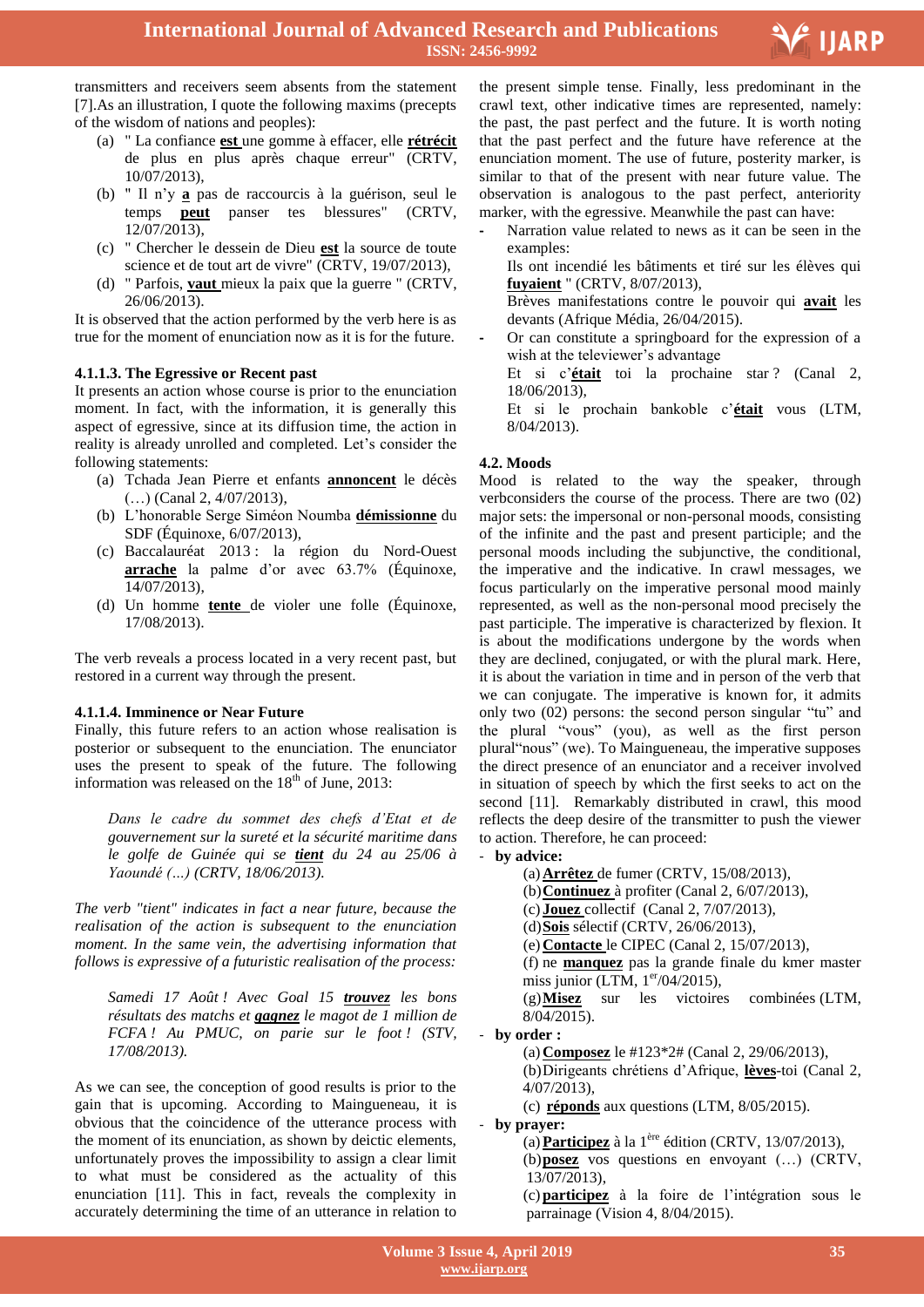

(a) **Saisissez** des opportunités (CRTV, 12/07/2013), (b)Avec Family Talk, **communiquez** plus facilement

(Canal 2, 10/07/2013) (STV, 22/07/2013), (c) **redonne** à ta valeur toutes ses couleurs (LTM,  $1<sup>er</sup> / 04 / 2015$ ),

(d) **cumule** des points, **gagne** ta place (LTM, 8/05/2015).

In one case or in another, the enunciator refers to the receiver through those interpellations called allocatives by Charaudeau, and having as aim to make enter thereceiver in the transmitter's sact of speech [7], this in order to incite him to action. However, temporal and personal variations are not proper to past participles. These, borrowing the elements of time and person from their linguistic context [11], convey the idea of an action that is accomplished, totally completed at the moment of the enunciation. This completeness in the information diffusion, would in fact facilitate the televiewer reader adhesion to the message. Let's look at the followings:

- (a) Terrain **viabilisé** à Nkoabang ; prix exceptionnel CRTV, 18/06/2013),
- (b) les inscriptions **ouvertes** du 01/07/2013 au 14/09/2013 (Canal 2, «3/07/2013),
- (c) 79 étudiants **arrivés** en fin de formation (Équinoxe, 3/07/2013),
- (d) AES sonel : Equipes techniques **renforcées** et intervention **accélérée** pour retour à la normale (STV, 20/06/2013),
- (e) CMR : brevet du technicien **prévu** du 16 mai au 24 juin 2016 (Vision 4, 31/05/2015),
- (f) MALI : au moins 4 soldats de la mission de l"ONU **tués** dans la région de mopti (Afrique Média, 30/05/2015).

The accomplished aspect that emerges from the participles in these sentences is likely to reassure the enunciator as to the effectiveness of the realisation of what is announced. Beyond this entire verbal organisation observed with crawl messages, we also noticed some constructions having no verb. This is the case with pieces of information such as:

- (a) Vendredi 21 Juin dès 19h30 Soirée de clôture du plein ciel (Hotel Beauséjour Mirabel) : Karaoké géant, Défilé de mode, Cadeaux et surprises (Canal 2 18/O6/2013),
- (b) Spécial cours de vacances pour enfants du primaire et du secondaire au British Teaching Centre Yaoundé "Hippodrome, avenue des banques (CRTV, 28/06/2013),
- (c) vaccin gratuit pour les enfants de 0 à 5 ans (Équinoxe, 30/07/2013),

des officiers pont,  $(d)$  Concours pour la formation officiers machines et des matelots le 24/08 à Yaoundé, Douala, Bafoussam, Ebolowa, Kribi – Niveau : BAC, BEPC, CEP ou équivalents (CRTV, 7/08/2013),

E<sup>'</sup> IJARP

- (e) YEMEN : ENTREE EN VIGUEUR D"UN NOUVEAU CESSEZ-LE-FEU (Afrique Média, 10/04/2015),
- (f) Cameroun : Economie : Baisse du prix du poulet dans les marchés (Vision 4, 2/04/2015).

This could be explained by the need to emphasise on the message being conveyed, and would obey to the economy principle that prevails with crawl information. It emerges from the foregoing that there is deliberate organisation of the verbal domain which, through its modes, contributes to the meaning production process [5].

#### **4.3. The Adverbs**

Maingueneau defines adverbs as those signs that have content only by their relation to the precise moment of enunciation [10]. This means they can only be understood in reference to that very enunciation moment. They can change the meaning of:

### **- a verb:**

- (a) Composez **gratuitement** (Canal 2, 21/07/2013),
- (b) venez déguster **gratuitement** notre bon café (LTM, 24/04/2015).

#### **- an adjective:**

- (a) Centre emplisseur de gaz **bientôt** opérationnel (CRTV, 17/07/2013),
- (b) Candidature **délibérément** présumée (Afrique Média, 1<sup>er</sup>/04/2015).

#### **- a sentence:**

- (a) Philippe de Belgique **désormais** roi des belges (CRTV, 22/07/2013),
- (b) blocus sur les armes **bientôt** levé (Vision 4, 14/05/2015).

Moreover, adverbs show the way the speaker endorses his statements [8]. In other words, this refers to the transmitter's attitude in relation to his statement. From this perspective, the sender can specify the moment of enunciation, or betray its own vision of what he is talking about. Represented in crawl messages, temporal adverbs have the main feature of changing content if the utterance moment is not specified. Using temporal adverbs collected from crawl, I propose, in complements to Safarti"s work [12] the following classification table including Le transitoire "the transient":

*Table 1: Temporal adverbs in french*

| Type of<br><b>Temporal</b><br>adverbs | Ľ<br>antérieur  | L'actuel                  | Le transitoire                  | Le postérieur             |
|---------------------------------------|-----------------|---------------------------|---------------------------------|---------------------------|
| Illustra-<br>tions                    | Hier<br>Parfois | Maintenant<br>Aujourd'hui | Provisoirement<br>Momentanément | Ultérieurement<br>Bientôt |
|                                       | Depuis          | Toujours                  | Instantanément                  | Désormais                 |

This table presents the division of the temporal markers, which division is relative to the moment of the enunciation serving as a reference. Thus, the anteriority adverbs, include those expressing the idea of a past, whether old or recent.

Adverbs of simultaneity (Table 1, Column 4), for their part, include those reflecting the present. Transient adverbs reflect the temporary character expressed by the verb or adjective to which it is linked. Finally, adverbs expressing the future, that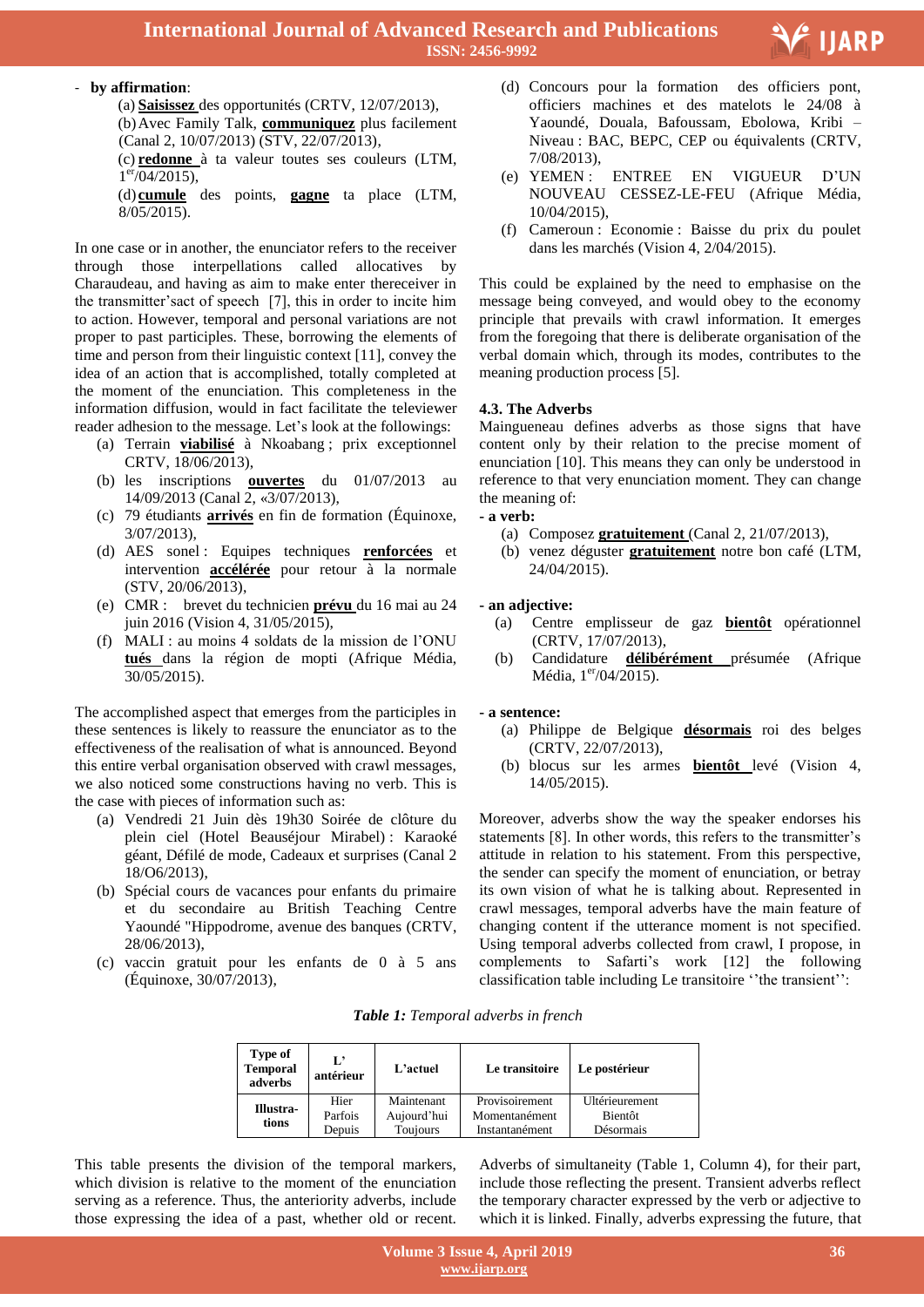

is posterity, reflect the futuristic character of the adverb. In either category, the enunciator seeks, through fundamentally informative crawl messages, to situate the moment of realisation of the facts. In addition to temporal adverbs, adverbs of manner and quantity have been noticed in crawl messages. The former determine the conditions of admissibility of the enonciative act [12]. Examples include "absolument, facilement, spécialement, particulièrement, délibérément, directement, surement, conformément, officiellement, injustement, gratuitement, pacifiquement, rapidement" (absolutely, easily, specially, especially, deliberately, directly, surely, accordingly, officially, unfairly, gratuitously, peacefully, quickly). In a sentence like: ""Plus de 750 débits de boisson implantés *illégalement*,"  $(Equinoxe,$   $14/05/2015)$ , the adverb "illégalement" (illegally) influences the viewer's perception of drinking establishments, consequently leading him to adopt a certain attitude: indifference or contempt. Similarly, revolt, excitement or quietness respectively can be expressed by a viewer who reads crawl information such as:

- (a) L"armée et des milices tuent **injustement** des peuls pris pour des jihadistes (Afrique Média, 24/04/2015),
- (b) …c"est **surement** votre tour… avec le PMUC jouons responsable à partir de 21 ans (LTM, 3/04/2015),
- (c) la réforme de la constitution **officiellement** annoncée (Afrique Média, 8/04/2015).

The latter, namely adverbs of quantity (enormously, gravely, gratuitously), intensify the action expressed and act positively or negatively on the viewer. In the statement: Des chirurgiens opèrent **gratuitement** à Yaoundé jusqu"au 22 mai 2016 (Vision 4, 14/05/2015), viewers for the vast majority are positively influenced, paying attention to the expensive nature of such support. The viewer, as well as the institutions through the journalist, communication actors, are located, worth to be noted, in a specific place.

# **5. Deictics (space clutches)**

Deictic is said of an element with variable reference according to the circumstances in which the utterance is spoken. It serves to designate with precision or insistence. Thus, it designates, shows or refers to an object in particular, located in the enunciators immediate context. However, Maingueneau specifies that the reference point of spatial deictics is the position occupied by the enunciator's body during his act of enunciation [11]. Deictics are therefore essentially extralinguistic in reference to the"here"of the enunciative process, they reveal a unique content for each use, hence their name "empty signs" [10]. In crawl, deictics are present and distributed in demonstratives mostly besides adverbs of place.

## **5.1. Demonstrative determinants**

They consist of two (02) sets: the pronouns like "ça, ceci, cela"(this), "celui-ci/là" (this one / that one) ; and the determinants: "ce, cet, cette" this, "ces" these. It is this last group, essentially present in crawl messages through the adjectives "ce, cet, cette" (this) is of interest here. Simple forms of the demonstrative adjectives, the determiners have the property, exactly as the possessive adjective, to combine with the name they precede. As a result, they draw the interlocutor's attention to what they are talking about, what they are showing. Although they are supposed to designate an object located in the place where the exchange is taking  place, the demonstrative adjective is rather used in crawl messages, to specify the moment of realisation: the space or the temporal moment during which the event had or will be taking place. To illustrate, let's quote with regard to:

• the space of time: the year, the week, the weekend. Examples include:

- (a) Pour toi qui n"as pas pu réussir au BAC **cette** année, (Canal 2, 15/07/2013),
- (b) Le meilleur des séries est sur Canal+ : **Cette** semaine, retrouvez la saison 2 inédite de Revenge sur Canal + Family (Équinoxe, 16/07/2013),
- (c) ALGERIE : Les revenus pétroliers en chute de près de 40% au premier trimestre de **cette** année (Vision 4, 21/04/2015),
- (d) CONGO : Les brazzavillois vont rendre un dernier hommage à Papa Wemba **ce** weekend et lundi prochain (Vision 4, 28/04/2015).

• the moment: the day, the period. Here are some illustrations:

- (a) des nouveaux millionnaires tous les jours……rendez-vous **ce** vendredi pour le banko de 30 millions (LTM, 8/04/2016),
- (b) Tchad: affaire Hissene Habre : le verdict attendu **ce** jour (Vision 4, 31/05/2016),
- (c) (…) une panoplie d"activités culturelles précèdera **cette** soirée en raison de la célébration de son 10ème anniversaire (CRTV, 26/07/2013).

As observed, the demonstratives used in the crawl indicate the date, the moment of realisation of the event announced. This can be explained by the utmost concern for the enunciator to elicit an adhesive approach from the discursive partner, here the television viewer. The atypical use shown by the possessive adjective in this context answers one of the fundamental questions to which any journalistic information must answer. This is the "when", which ensures the viewer a possession of details, here temporal ones in relation to past, present and future events. The next articulation of the deictic, as mentioned above, presents the adverb of place. It indicates in crawl messages the posteriority in space. Let's look at this press release:

**APRES** BERTOUA DR DEWAH ET SON EQUIPE DE DOCTEURS VONT CONTINUER LEUR CAMPAGNE DE SENSIBILISATION, D"INFORMATION ET D"EDUCATION INTERNATIONALE POUR LA SANTE  $(Equinoxe, 18/06/2013)$ , the adverb of place "après" (after) indicates that Bafoussam town is far compared to Bertoua town.

# **6. Conclusion**

It emerges from this paper which focused on enunciative facts from crawl messages, that the transmitter uses multiple processes, designed to facilitate the receiver"s approval of the broadcasted message. This paper has provided evidence that crawl, through journalistic or advertising information conveyed, is the place of expression of the speaker's aspirations and beliefs, who would like to transpose them to the discursive partner, here the television viewer. The enunciative data have shown a subjective duality with the receiver being oriented to express his feelings, paying